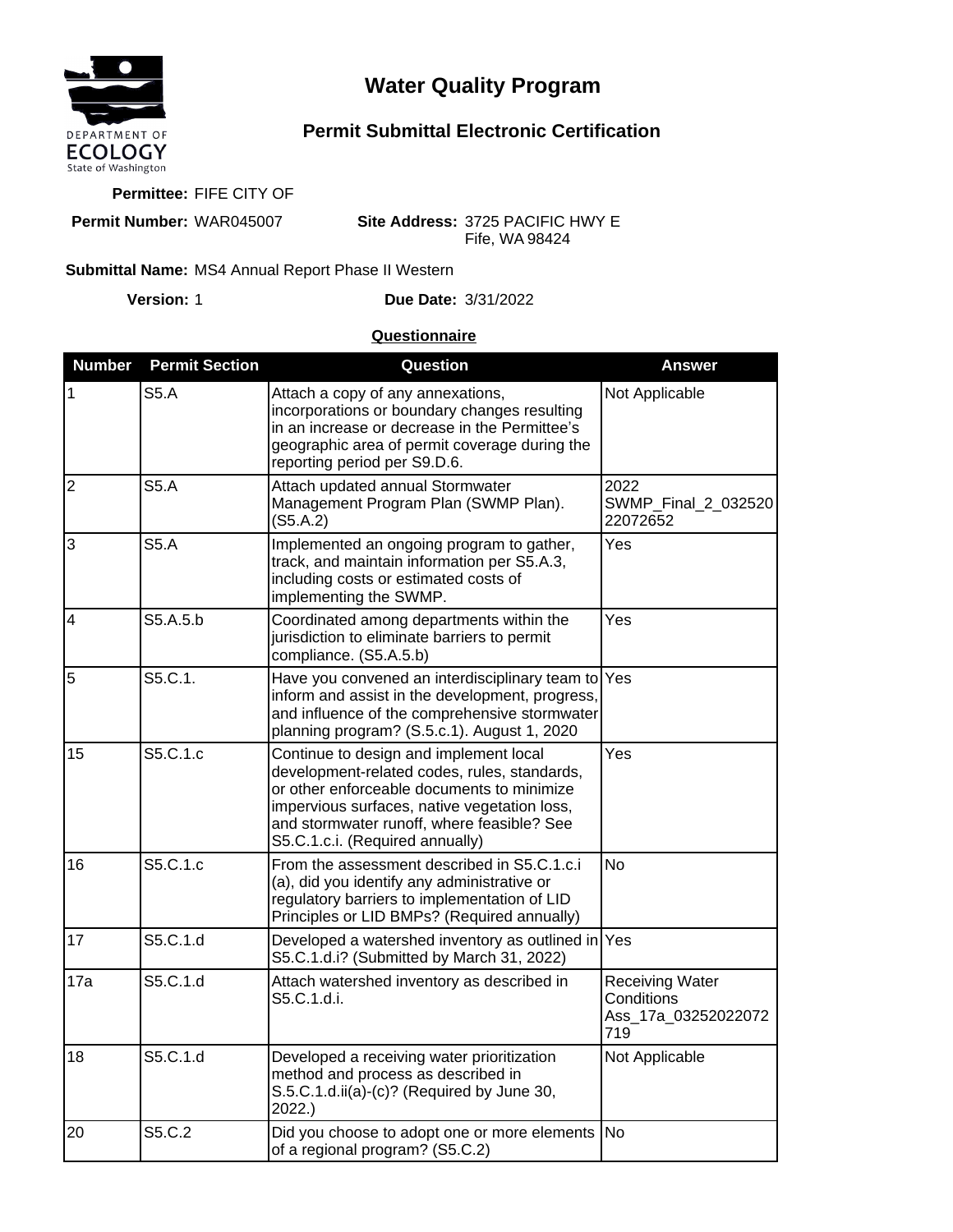| 21  | S5.C.2  | Attach a description of general awareness<br>efforts conducted, including your target<br>audiences and subject areas, per S5.C.2.a.i.                                                                                                                                            | Fife stormwater<br><b>Education and</b><br>21 03152022081639                                                                                         |
|-----|---------|----------------------------------------------------------------------------------------------------------------------------------------------------------------------------------------------------------------------------------------------------------------------------------|------------------------------------------------------------------------------------------------------------------------------------------------------|
| 23  | S5.C.2  | Developed a behavior change campaign that is<br>tailored to the community in accordance with<br>S5.C.2.a.ii(c)? (Required no later than<br>February 1, 2021)                                                                                                                     | Yes                                                                                                                                                  |
| 23a | S5.C.2  | Attach the strategy and schedule developed in<br>accordance with S5.C.2.a.ii(c).                                                                                                                                                                                                 | (not answered)<br>Comment: See the<br><b>Education and Outreach</b><br>Strategy document<br>attached to question<br>#21                              |
| 24  | S5.C.2  | Began implementing strategy outlined in<br>$S.5.C.2.a.ii(c)$ (S5.C.2.a.ii(d) – Required by<br>April 1, 2021)                                                                                                                                                                     | Yes                                                                                                                                                  |
| 26  | S5.C.2  | Promoted stewardship opportunities (or<br>partnered with others) to encourage resident<br>participation in activities such as those<br>described in S5.C.2.a.iii.                                                                                                                | <b>No</b><br>Comment: This is an<br>area we need to work<br>on in the near-term.<br>COVID has limited<br>meaningful stewardship<br>opportunities.    |
| 27  | S5.C.3. | Describe in Comments field the opportunities<br>created for the public, including overburdened<br>communities, to participate in the decision-<br>making processes involving the development,<br>implementation, and updates of the Permittee's<br>SWMP and the SMAP. (S5.C.3.a) | The draft 2022 SWMP<br>was advertised in the<br><b>Tacoma News Tribune</b><br>and publicized on the<br>City's website to solicit<br>public feedback. |
| 28  | S5.C.3. | Posted the updated SWMP Plan and latest<br>annual report on your website no later than<br>May 31. (S5.C.3.b)                                                                                                                                                                     | Yes                                                                                                                                                  |
| 28a | S5.C.3. | List the website address in Comments field.                                                                                                                                                                                                                                      | https://www.cityoffife.org<br>/316/Storm-Drainage                                                                                                    |
| 29  | S5.C.4. | Maintained a map of the MS4 including the<br>requirements listed in S5.C.4.a.i-vii?                                                                                                                                                                                              | Yes                                                                                                                                                  |
| 30  | S5.C.4. | Started mapping outfall size and material in<br>accordance with S5.C.4.b.i? (Required no later<br>than January 1, 2020)                                                                                                                                                          | Yes                                                                                                                                                  |
| 30a | S5.C.4. | Attach a spreadsheet that lists the known<br>outfalls' size and material(s).                                                                                                                                                                                                     | Fife<br>Outfalls_2021_30a_031<br>52022082241                                                                                                         |
| 31  | S5.C.4. | Completed mapping connections to private<br>storm sewers in accordance with S5.C.4.b.ii?<br>(Required no later than August 1, 2023)                                                                                                                                              | Not Applicable                                                                                                                                       |
| 32  | S5.C.4. | Developed an electronic format for map, with<br>fully described mapping standards in<br>accordance with S5.C.4.c? (Required no later<br>than August 1, 2021)                                                                                                                     | Yes                                                                                                                                                  |
| 33  | S5.C.5  | Informed public employees, businesses, and<br>the general public of hazards associated with<br>illicit discharges and improper disposal of<br>waste? (S5.C.5.b)                                                                                                                  | Yes                                                                                                                                                  |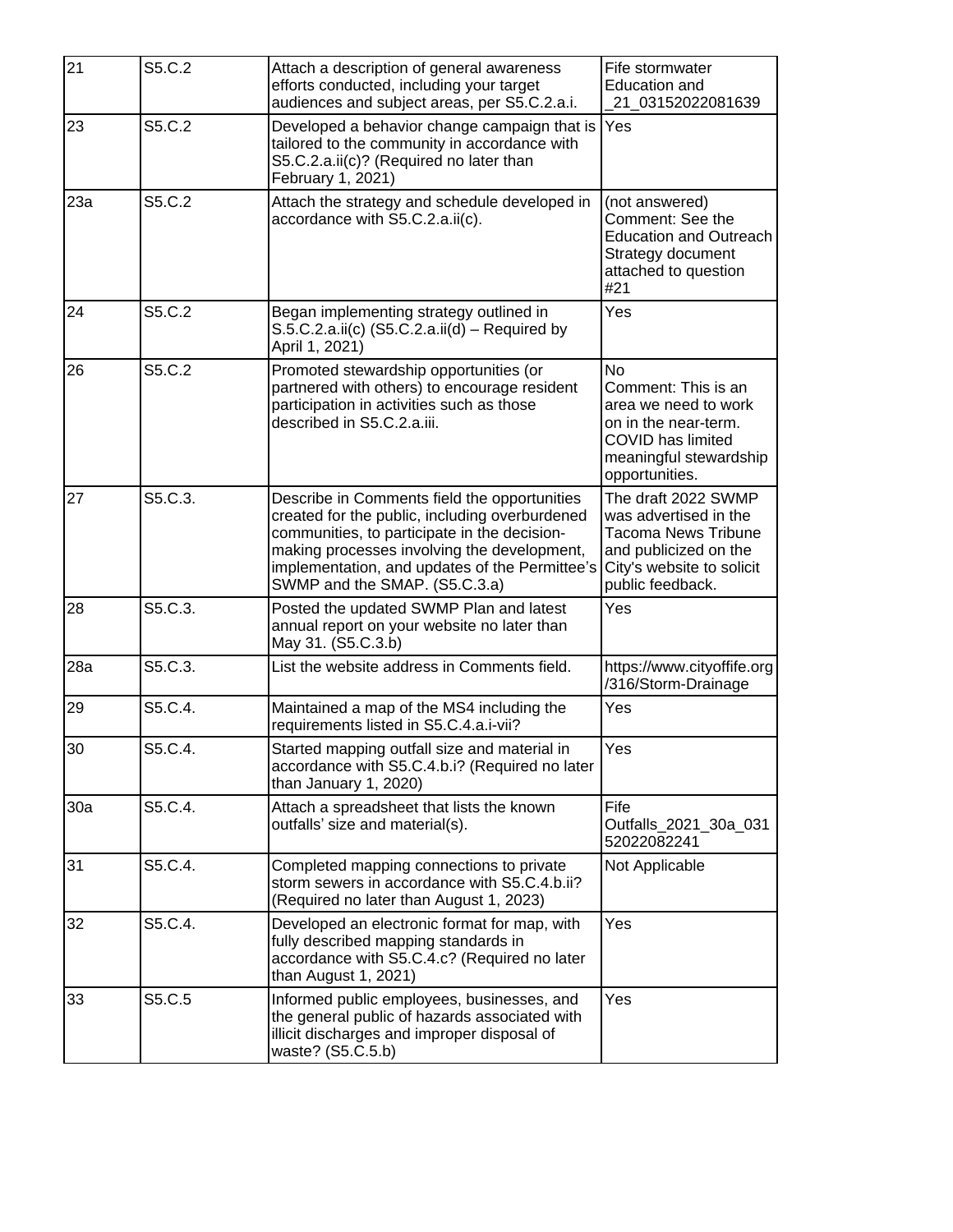| 33a | S5.C.5 | Actions taken to inform public employees,<br>businesses, and the general public of hazards<br>associated with illicit discharges and improper<br>disposal of waste.                                                                                                                                                                                                                | <b>Business inspections</b><br>conducted by Tacoma-<br>Pierce Co. Health Dept.<br>under contract with Fife;<br>created bilingual flyers<br>to handout to landscape<br>contractors regarding<br>picking up their leaves<br>and other debris vs.<br>blowing them into the<br>public rights of way. |
|-----|--------|------------------------------------------------------------------------------------------------------------------------------------------------------------------------------------------------------------------------------------------------------------------------------------------------------------------------------------------------------------------------------------|--------------------------------------------------------------------------------------------------------------------------------------------------------------------------------------------------------------------------------------------------------------------------------------------------|
| 34  | S5.C.5 | Implemented an ordinance or other regulatory<br>mechanism to effectively prohibit non-<br>stormwater, illicit discharges as described in<br>S5.C.5.c.                                                                                                                                                                                                                              | Yes                                                                                                                                                                                                                                                                                              |
| 35  | S5.C.5 | Implemented procedures for conducting illicit<br>discharge investigations in accordance with<br>S5.C.5.d.i.                                                                                                                                                                                                                                                                        | Yes                                                                                                                                                                                                                                                                                              |
| 35a | S5.C.5 | Cite field screening methodology in Comments<br>field.                                                                                                                                                                                                                                                                                                                             | Dry weather outfall<br>inspections                                                                                                                                                                                                                                                               |
| 36  | S5.C.5 | Percentage of MS4 coverage area screened in<br>the reporting year per S5.C.5.d.i. (Required to<br>screen 12% on average each year.)                                                                                                                                                                                                                                                | 30                                                                                                                                                                                                                                                                                               |
| 36a | S5.C.5 | Cite field screening techniques used to<br>determine percent of MS4 screened.                                                                                                                                                                                                                                                                                                      | We identified an<br>additional 8 outfalls in<br>2021 for a total of 23<br>MS4 outfalls. 7 of the<br>23 outfalls were<br>inspected for illicit<br>discharges (dry weather<br>inspections) for a total of<br>30%.                                                                                  |
| 37  | S5.C.5 | Percentage of total MS4 screened from permit<br>effective date through the end of the reporting<br>year. (S5.C.5.d.i.)                                                                                                                                                                                                                                                             | 56                                                                                                                                                                                                                                                                                               |
| 38  | S5.C.5 | Describe how you publicized a hotline<br>telephone number for public reporting of spills<br>and other illicit discharges in the Comments<br>field. (S5.C.5.d.ii)                                                                                                                                                                                                                   | The hotline is publicized<br>on the City's website.                                                                                                                                                                                                                                              |
| 39  | S5.C.5 | Implemented an ongoing illicit discharge<br>training program for all municipal field staff per<br>S5.C.5.d.iii.                                                                                                                                                                                                                                                                    | Yes                                                                                                                                                                                                                                                                                              |
| 40  | S5.C.5 | Implemented an ongoing program to<br>characterize, trace, and eliminate illicit<br>discharges into the MS4 per S5.C.5.e.                                                                                                                                                                                                                                                           | Yes                                                                                                                                                                                                                                                                                              |
| 41  | S5.C.5 | Municipal illicit discharge detection staff are<br>trained to conduct illicit discharge detection and<br>elimination activities as described in S5.C.5.f.                                                                                                                                                                                                                          | Yes                                                                                                                                                                                                                                                                                              |
| 42  | S5.C.5 | Attach a report with data describing the actions<br>taken to characterize, trace, and eliminate each ImportedIDDEs_032520<br>illicit discharge reported to, or investigated by,<br>the Permittee as described in S5.C.5.g. The<br>submittal must include all of the applicable<br>information and must follow the instructions,<br>timelines, and format described in Appendix 12. | WAR045007-2021-<br>22114540                                                                                                                                                                                                                                                                      |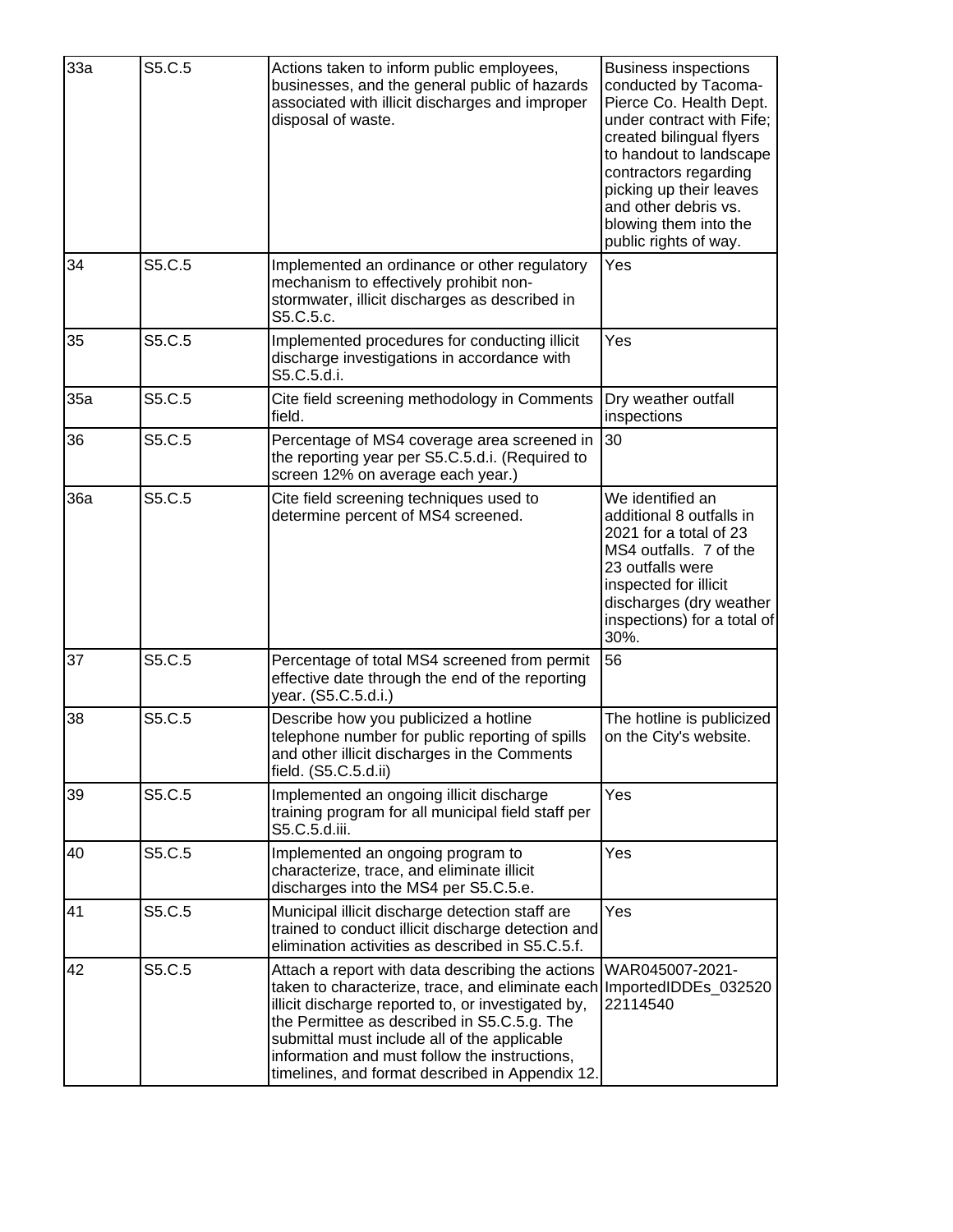| 43              | S5.C.6. | Implemented an ordinance or other<br>enforceable mechanism to effectively address<br>runoff from new development, redevelopment,<br>and construction sites per the requirements of<br>S5.C.6.b.i-iii.                                                                                                            | Yes                                                                                                |
|-----------------|---------|------------------------------------------------------------------------------------------------------------------------------------------------------------------------------------------------------------------------------------------------------------------------------------------------------------------|----------------------------------------------------------------------------------------------------|
| 44              | S5.C.6. | Revised ordinance or other enforceable<br>mechanism to effectively address runoff from<br>new development, redevelopment, and<br>construction sites per the requirements of<br>S5.C.6.b.i-iii. (Required no later than June 30,<br>2022)                                                                         | Not Applicable                                                                                     |
| 45              | S5.C.6. | Number of adjustments granted to the<br>minimum requirements in Appendix 1.<br>(S5.C.6.b.i. and Section 5 of Appendix 1)                                                                                                                                                                                         | $\overline{0}$                                                                                     |
| 46              | S5.C.6. | Number of exceptions/variances granted to the<br>minimum requirements in Appendix 1.<br>(S5.C.6.b.i., and Section 6 of Appendix 1)                                                                                                                                                                               | 0                                                                                                  |
| 47              | S5.C.6. | Reviewed Stormwater Site Plans for all<br>proposed development activities that meet the<br>thresholds adopted pursuant to S5.C.6.b.i.<br>(S5.C.6.c.i)                                                                                                                                                            | Yes                                                                                                |
| 47a             | S5.C.6. | Number of site plans reviewed during the<br>reporting period.                                                                                                                                                                                                                                                    | 5                                                                                                  |
| 48              | S5.C.6. | Inspected, prior to clearing and construction,<br>permitted development sites per S5.C.6.c.ii,<br>that have a high potential for sediment<br>transport as determined through plan review<br>based on definitions and requirements in<br>Appendix 7 - Determining Construction Site<br>Sediment Damage Potential? | No                                                                                                 |
| 48a             | S5.C.6. | If no, inspected, prior to clearing and<br>construction, all construction sites meeting the<br>minimum thresholds (S5.C.6.c.ii)?                                                                                                                                                                                 | Yes                                                                                                |
| 49              | S5.C.6. | Inspected permitted development sites during<br>construction to verify proper installation and<br>maintenance of required erosion and sediment<br>controls per S5.C.6.c.iii.                                                                                                                                     | Yes                                                                                                |
| 49a             | S5.C.6. | Number of construction sites inspected per<br>S5.C.6.c.iii.                                                                                                                                                                                                                                                      | 4                                                                                                  |
| 49 <sub>b</sub> | S5.C.6. | Inspected stormwater treatment and flow<br>control BMPs/facilities and catch basins in new<br>residential developments every 6 months per<br>S5.C.6.c.iv?                                                                                                                                                        | <b>No</b><br>Comment: No new<br>residential<br>developments were<br>under construction in<br>2021. |
| 50              | S5.C.6. | Inspected all permitted development sites upon<br>completion of construction and prior to final<br>approval or occupancy to ensure proper<br>installation of permanent stormwater facilities.<br>(S5.C.6.c.v)                                                                                                    | Yes                                                                                                |
| 51              | S5.C.6. | Verified a maintenance plan is completed and<br>responsibility for maintenance is assigned for<br>projects prior to final approval and occupancy<br>being granted. (S5.C.6.c.v)                                                                                                                                  | Yes                                                                                                |
| 52              | S5.C.6. | Number of enforcement actions taken during<br>the reporting period (based on construction<br>phase inspections at new development and<br>redevelopment projects). (S5.C.6.c.ii-iv)<br>(S5.C.7.c.viii)                                                                                                            | $\overline{0}$                                                                                     |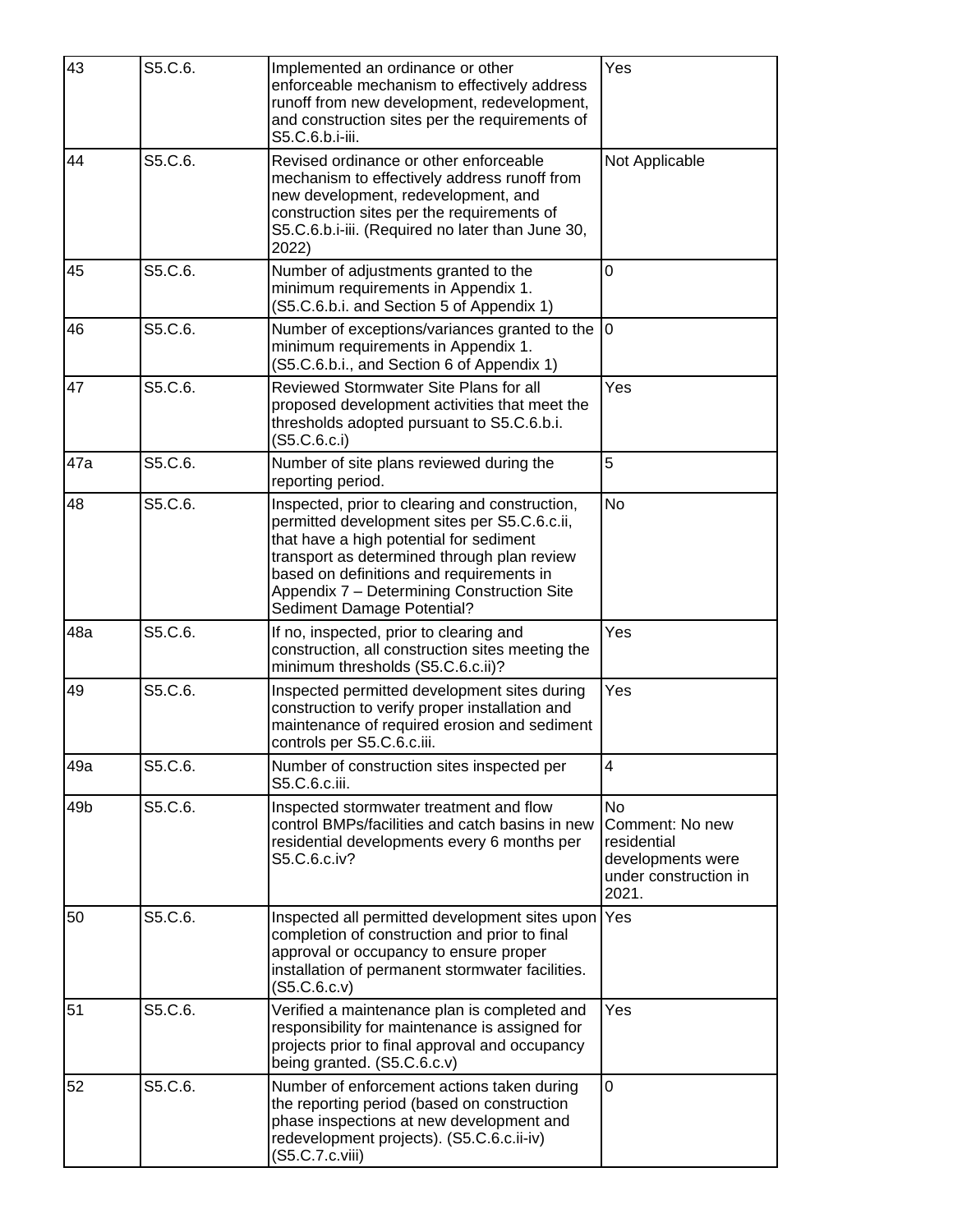| 53  | S5.C.6. | Achieved at least 80% of scheduled<br>construction-related inspections. (S5.C.6.c.vi)                                                                                                                                                                                                                            | Yes                                                         |
|-----|---------|------------------------------------------------------------------------------------------------------------------------------------------------------------------------------------------------------------------------------------------------------------------------------------------------------------------|-------------------------------------------------------------|
| 54  | S5.C.6. | Made Ecology's Notice of Intent for<br>Construction Activity and Notice of Intent for<br>Industrial Activity available to representatives of<br>proposed new development and<br>redevelopment? (S5.C.6.d)                                                                                                        | Yes                                                         |
| 55  | S5.C.6. | All staff whose primary job duties are<br>implementing the program to control<br>stormwater runoff from new development,<br>redevelopment, and construction sites<br>including permitting, plan review, construction<br>site inspections, and enforcement are trained<br>to conduct these activities? (S5.C.6.e) | Yes                                                         |
| 56  | S5.C.7. | Implemented maintenance standards that are<br>as protective, or more protective, of facility<br>function than those specified in the Stormwater<br>Management Manual for Western Washington<br>or a Phase I program approved by Ecology per<br>S5.C.7.a.?                                                        | Yes                                                         |
| 57  | S5.C.7. | Updated maintenance standards specified in<br>Stormwater Management Manual for Western<br>Washington per S5.C.7.a? (Required no later<br>than June 30, 2022)                                                                                                                                                     | Not Applicable                                              |
| 58  | S5.C.7. | Applied a maintenance standard for a facility or No<br>facilities which do not have maintenance<br>standards specified in the Stormwater<br>Management Manual for Western Washington?<br>If so, note in the Comments field what kinds of<br>facilities are covered by this alternative<br>standard. (S5.C.7.a)   |                                                             |
| 59  | S5.C.7. | Verified that maintenance was performed per<br>the schedule in S5.C.7.a.ii when an inspection<br>identified an exceedance of the maintenance<br>standard.                                                                                                                                                        | <b>No</b>                                                   |
| 59a | S5.C.7. | Attach documentation of maintenance time<br>frame exceedances that were beyond the<br>Permittee's control.                                                                                                                                                                                                       | 59a. 2022 Annual<br>Report<br>Answer_59a_03152022<br>082447 |
| 60  | S5.C.7. | Implemented an ordinance or other<br>enforceable mechanisms to verify long-term<br>operation and maintenance of stormwater<br>treatment and flow control BMPs/facilities<br>regulated by the permittee per (S5.C.7.b.i (a))?                                                                                     | Yes                                                         |
| 61  | S5.C.7. | Annually inspected stormwater treatment and<br>flow control BMPs/facilities regulated by the<br>Permittee per S5.C.7.b.i(b)                                                                                                                                                                                      | Yes                                                         |
| 61a | S5.C.7. | If using reduced inspection frequency for the<br>first time during this permit cycle, attach<br>documentation per S5.C.7.b.i (b)                                                                                                                                                                                 | Not Applicable                                              |
| 62  | S5.C.7. | Achieved at least 80% of scheduled<br>inspections to verify adequate long-term O&M.<br>(S5.C.7.b.ii)                                                                                                                                                                                                             | Yes                                                         |
| 63  | S5.C.7. | Annually inspected all municipally owned or<br>operated permanent stormwater treatment and<br>flow control BMPs/facilities. (S5.C.7.c.i)                                                                                                                                                                         | Yes                                                         |
| 63a | S5.C.7. | Number of known municipally owned or<br>operated stormwater treatment and flow control<br>BMPs/facilities. (S5.C.7.c.i)                                                                                                                                                                                          | 72                                                          |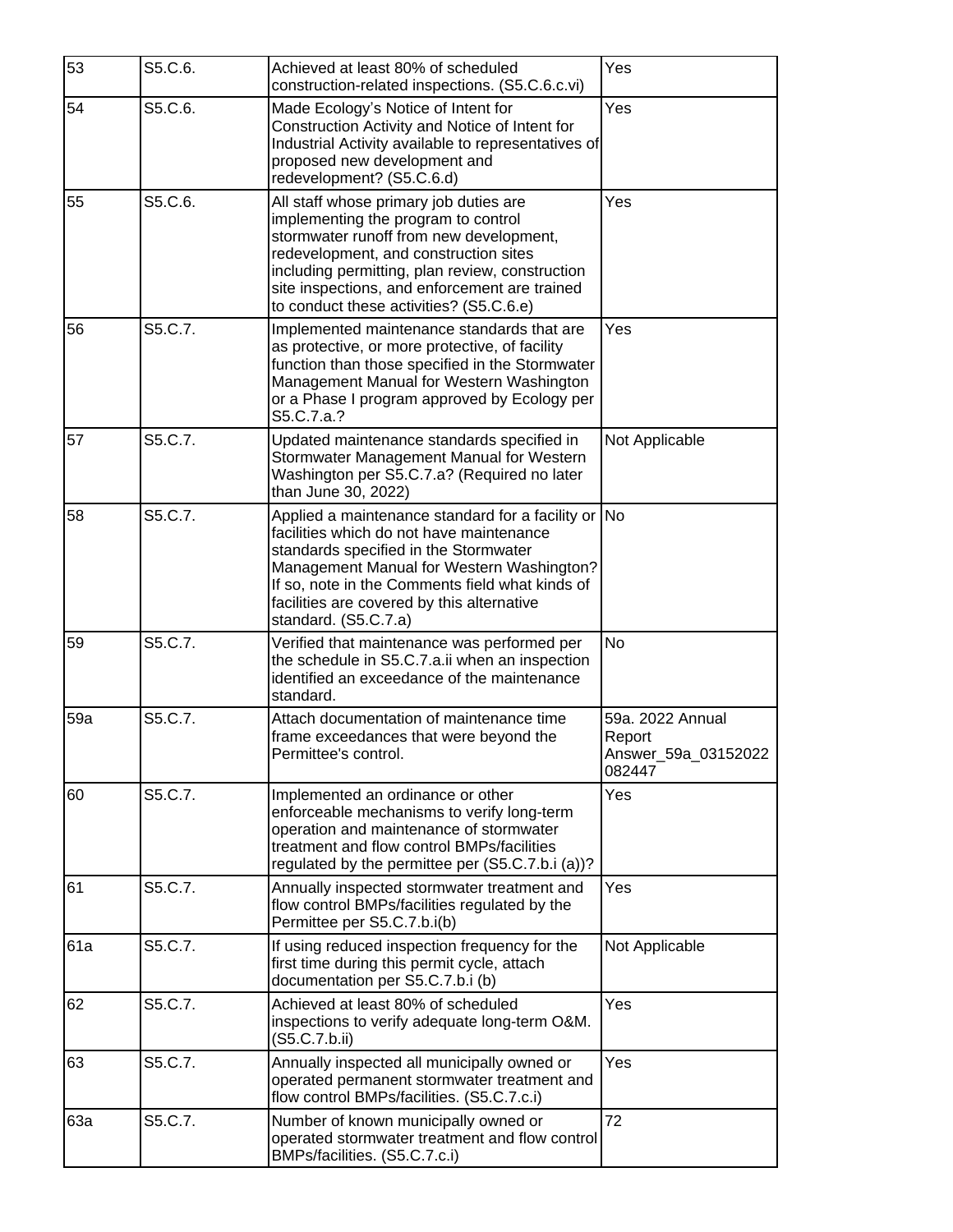| 63b | S5.C.7. | Number of facilities inspected during the<br>reporting period.                                                                                                                                                                                                                                                                                                                      | 72             |
|-----|---------|-------------------------------------------------------------------------------------------------------------------------------------------------------------------------------------------------------------------------------------------------------------------------------------------------------------------------------------------------------------------------------------|----------------|
| 63c | S5.C.7. | Number of facilities for which maintenance was<br>performed during the reporting period.                                                                                                                                                                                                                                                                                            | 58             |
| 64  | S5.C.7. | If using reduced inspection frequency for the<br>first time during this permit cycle, attach<br>documentation per S5.C.7.c.i.                                                                                                                                                                                                                                                       | Not Applicable |
| 65  | S5.C.7. | Conducted spot checks and inspections (if<br>necessary) of potentially damaged stormwater<br>facilities after major storms as per S5.C.7.c.ii.                                                                                                                                                                                                                                      | Yes            |
| 66  | S5.C.7. | Inspected municipally owned or operated catch<br>basins and inlets every two years or used an<br>alternative approach? Cleaned as needed?<br>(S.5.C.7.c.iii)                                                                                                                                                                                                                        | Yes            |
| 66a | S5.C.7. | Number of known catch basins?                                                                                                                                                                                                                                                                                                                                                       | 2054           |
| 66b | S5.C.7. | Number of catch basins inspected during the<br>reporting period?                                                                                                                                                                                                                                                                                                                    | 890            |
| 66c | S5.C.7. | Number of catch basins cleaned during the<br>reporting period?                                                                                                                                                                                                                                                                                                                      | 820            |
| 67  | S5.C.7. | Attach documentation of alternative catch basin Not Applicable<br>cleaning approach, if used. (S5.C.7.c.iii.(a)-(c))                                                                                                                                                                                                                                                                |                |
| 68  | S5.C.7. | Implemented practices, policies and<br>procedures to reduce stormwater impacts<br>associated with runoff from all lands owned or<br>maintained by the Permittee, and road<br>maintenance activities under the functional<br>control of the Permittee. (S5.C.7.d)                                                                                                                    | Yes            |
| 69  | S5.C.7. | Documented practices, policies, and<br>procedures to reduce stormwater impacts<br>associated with runoff from all lands owned or<br>maintained by the Permittee, and road<br>maintenance activities under the functional<br>control of the Permittee. (S5.C.7.d - Required<br>by December 31, 2022)                                                                                 | Not Applicable |
| 70  | S5.C.7. | Implemented an ongoing training program for<br>Permittee employees whose primary<br>construction, operations or maintenance job<br>functions may impact stormwater quality.<br>(S5.C.7.e)                                                                                                                                                                                           | Yes            |
| 71  | S5.C.7. | Implemented a Stormwater Pollution<br>Prevention Plan (SWPPP) for all heavy<br>equipment maintenance or storage yards, and<br>material storage facilities owned or operated by<br>the Permittee in areas subject to this Permit<br>that are not required to have coverage under<br>an NPDES permit that covers stormwater<br>discharges associated with the activity.<br>(S5.C.7.f) | Yes            |
| 72  | S5.C.7. | Updated, if needed, SWPPPs according to<br>S5.C.7.f no later than December 31, 2022.                                                                                                                                                                                                                                                                                                | Not Applicable |
| 73  | S5.C.8  | Adopted ordinance(s), or other enforceable<br>documents, requiring the application of source<br>control BMPs for pollutant generating sources<br>associated with existing land uses and<br>activities per S.5.C.8.b.i. (Required by August<br>1, 2022)                                                                                                                              | Not Applicable |
| 74  | S5.C.8  | Established an inventory per S5.C.8.b.ii.<br>(Required by August 1, 2022.)                                                                                                                                                                                                                                                                                                          | Not Applicable |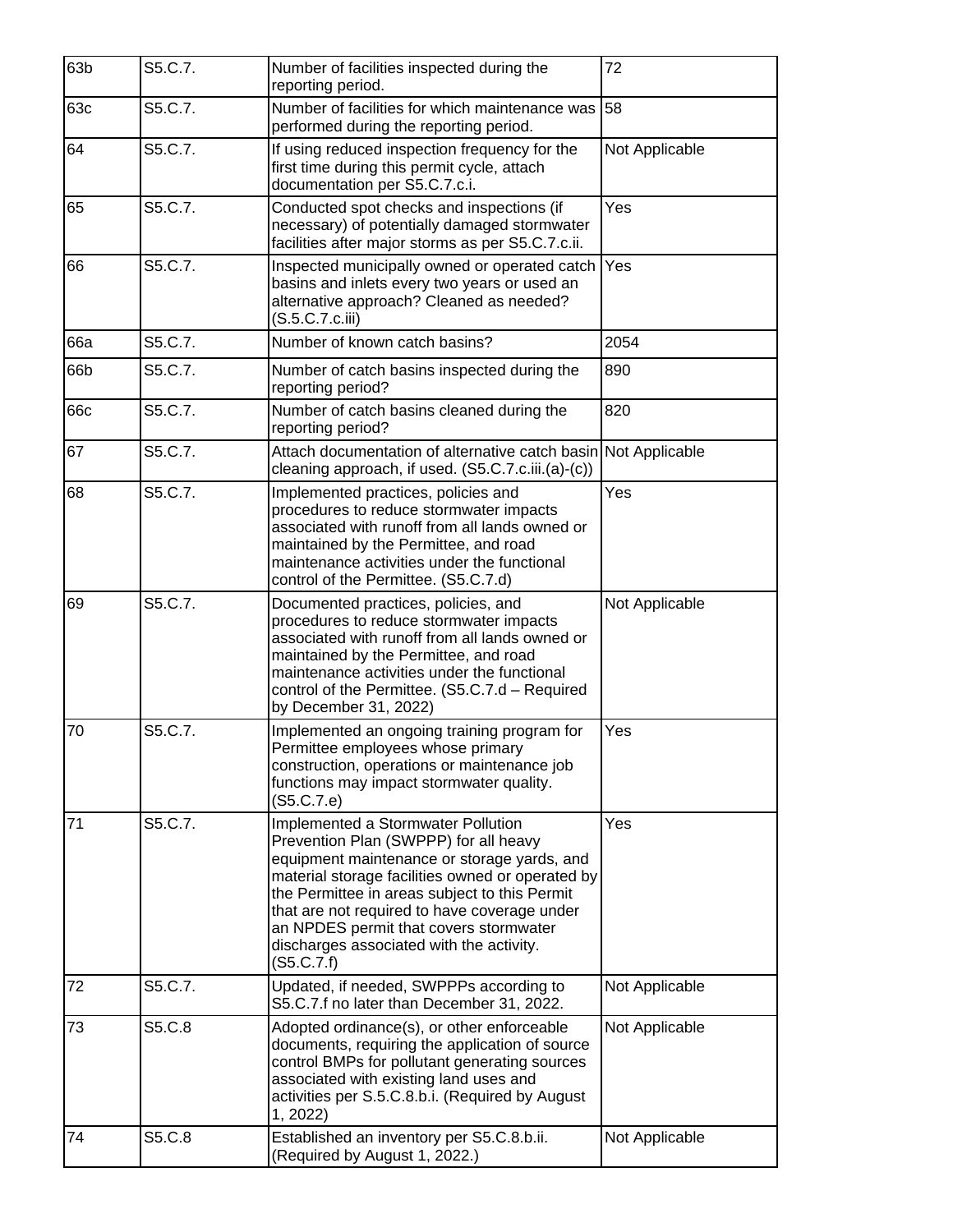| 75 | S5.C.8                       | Implemented an inspection program<br>S5.C.8.b.iii (Required by January 1, 2023).                                                                                                                                             | Not Applicable |
|----|------------------------------|------------------------------------------------------------------------------------------------------------------------------------------------------------------------------------------------------------------------------|----------------|
| 76 | S5.C.8                       | Implemented a progressive enforcement policy<br>per S5.C.8.b.iv (Required by January 1, 2023).                                                                                                                               | Not Applicable |
| 77 | S5.C.8                       | Attach a summary of actions taken to<br>implement the source control program per<br>S5.C.8.b.iii and S5.C.8.b.iv.                                                                                                            | Not Applicable |
| 78 | S5.C.8                       | Attach a list of inspections, per S5.C.8.b.iii,<br>organized by the business category, noting the<br>amount of times each business was inspected,<br>and if enforcement actions were taken.                                  | Not Applicable |
| 79 | S5.C.8                       | Implemented an ongoing source control<br>training program per S5.C.8.b.v?                                                                                                                                                    | Not Applicable |
| 80 | S7                           | Complied with the Total Maximum Daily Load<br>(TMDL)-specific requirements identified in<br>Appendix 2. (S7.A)                                                                                                               | Not Applicable |
| 81 | S7                           | For TMDLs listed in Appendix 2: Attach a<br>summary of relevant SWMP and Appendix 2<br>activities to address the applicable TMDL<br>parameter(s). (S7.A)                                                                     | Not Applicable |
| 82 | S <sub>8</sub>               | Submitted payment for cost-sharing for<br>Stormwater Action Monitoring (SAM) status<br>and trends monitoring no later than December<br>1, 2019 (S8.A.1); and no later than August 15<br>of each subsequent year? (S8.A.2.a.) | Yes            |
| 84 | S <sub>8</sub>               | Submitted payment for cost-sharing for SAM<br>effectiveness and source identification studies<br>no later than December 1, 2019 (S8.B.1); and<br>no later than August 15 of each subsequent<br>year (S8.B.2.a or S8.B.2.c)?  | Yes            |
| 86 | S <sub>8</sub>               | If conducting stormwater discharge monitoring<br>in accordance with S8.C.1, submitted a QAPP<br>to Ecology no later than February 1, 2020?<br>(S8.C.1.b and Appendix 9)                                                      | Not Applicable |
| 87 | S <sub>8</sub>               | If conducting stormwater discharge monitoring<br>in accordance with S8.C.1, attach a data and<br>analysis report per S8.C.1. and Appendix 9.<br>(Due annually beginning March 31, 2021.)                                     | Not Applicable |
| 88 | G3                           | Notified Ecology in accordance with G3 of any<br>discharge into or from the Permittees MS4<br>which could constitute a threat to human<br>health, welfare or the environment. (G3)                                           | Yes            |
| 89 | G3                           | Took appropriate action to correct or minimize<br>the threat to human health, welfare, and/or the<br>environment per G3.A.                                                                                                   | Yes            |
| 90 | Compliance with<br>standards | Notified Ecology within 30 days of becoming<br>aware that a discharge from the Permittee's<br>MS4 caused or contributed to a known or likely<br>violation of water quality standards in the<br>receiving water. (S4.F.1)     | Yes            |
| 91 | Compliance with<br>standards | If requested, submitted an Adaptive<br>Management Response report in accordance<br>with S4.F.3.a.                                                                                                                            | Not Applicable |
| 92 | Compliance with<br>standards | Attach a summary of the status of<br>implementation of any actions taken pursuant<br>to S4.F.3 and the status of any monitoring,<br>assessment, or evaluation efforts conducted<br>during the reporting period. (S4.F.3.d)   | Not Applicable |